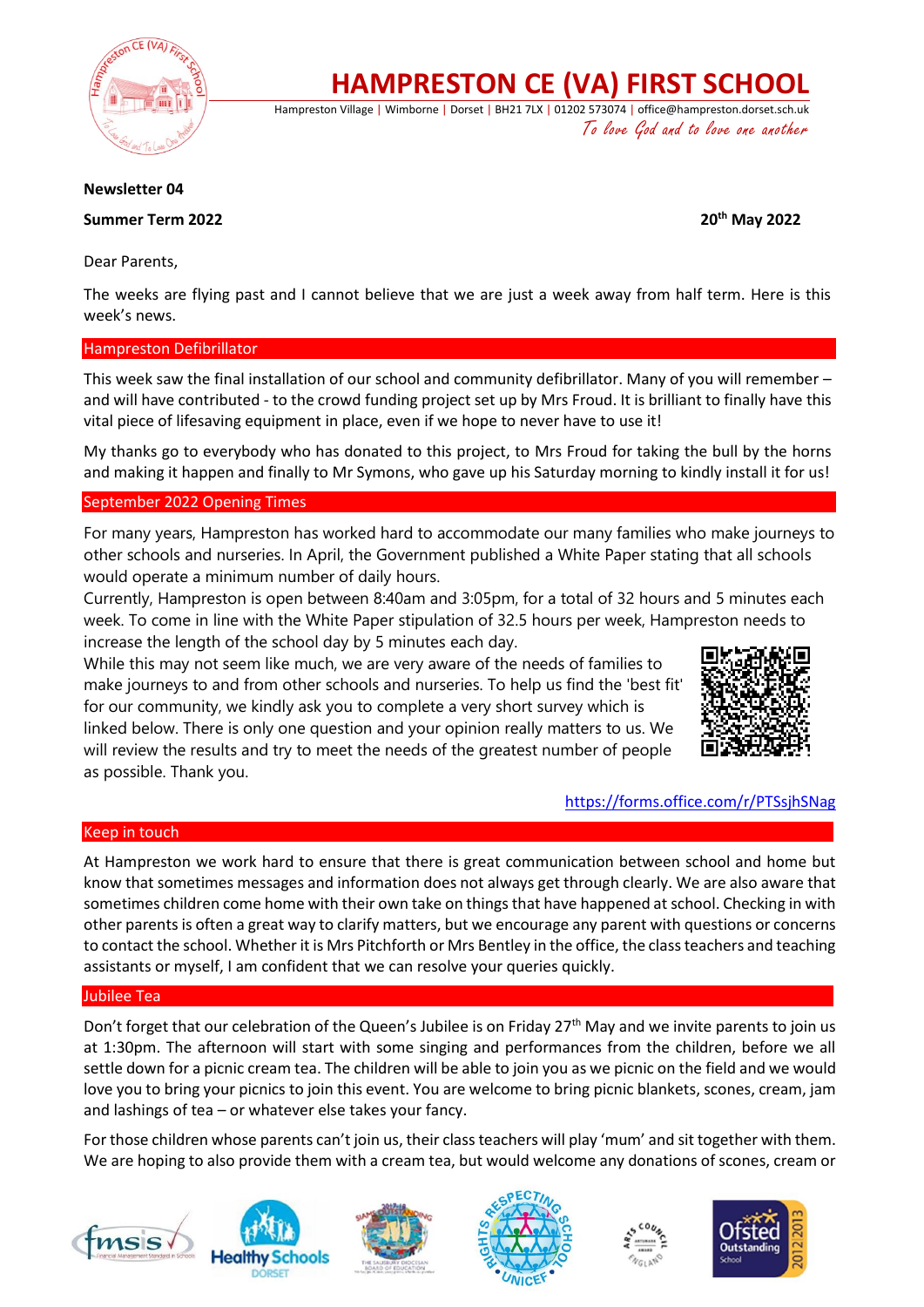jams to help us with that. Any donations will be collected at the start of the school day to help us ensure we have enough for all the children.

Why not join us in your best red-white-and-blue finery? We can't wait to see you then, weather permitting. If the weather should turn nasty, we will let you know our rainy day plans as soon as possible. Please keep everything crossed for a beautiful afternoon!

#### PTA Events

# **Quiz Night – Friday 20th May**

There may just about be time to grab yourself a ticket for this year's Quiz Night! It is a fantastic event and has long been a staple in the school calendar. Mr McNally and I will be hosting the quiz on a night of fun, fish and chips and maybe something fizzy to get the brain cells firing. Tickets are on sale next week for a mere £10 including a fish and chip supper. Why not get together a great team and see whether you can take home the bragging rights this year?

## **Old Uniform**

Before Easter, the PTA put out a plea for any old uniform which can be magically transformed into bunting. With a total donation of one summer dress, they are keen for any other donations to help make the current bunting look a little less sad. If you have any old bits of uniform – jumpers, cardigans or polo shirts – that won't make it through another wearing, please let the PTA know.

# **Red, White and Blue Mufti Day – Friday 27th May**

To coincide with the Queen's Jubilee celebrations, the children are invited to come into school on Friday 27<sup>th</sup> May dressed in Red, White and Blue. Clothing can be as simple or as fun as you like, but we kindly ask that children do not wear football shirts.

#### **Summer Fair Stalls**

As we start thinking about the warmer days to come, the Summer Fair in fast approaching. If you are a business owner (or know of any) who would like to buy a pitch for a stall on the day, please contact the PTA who will be able to give you all the information you need.

#### Weekly Presentation Prizes

At Hampreston, we want every single child to be proud of the way they present their work in their books. This week we were most impressed with the excellent effort made by the following children:

| Reception | Lola    |
|-----------|---------|
| Year 1    | Luke    |
| Year 2    | Luca    |
| Year 4    | Harriet |

Who will it be next week?

### Midday Supervisor Vacancy

We are advertising for a midday supervisor position within the school. This is a key role for us and we would welcome anyone keen to be involved in the life of the school to apply. Details can be found on the school website and on th[e DorsetForYou](https://jobs.dorsetforyou.gov.uk/school-support-staff-schools-midday-supervisor-fixed-term-hampreston-ce-va-first-school/33718.job) website in due course. For more details, why not give the office a call? If you know of anyone who may be interested, please put them in touch. Thanks.

We look forward to seeing you all next week, have a lovely weekend.

Yours sincerely,

hi Will

**Mr. T. Williams Headteacher**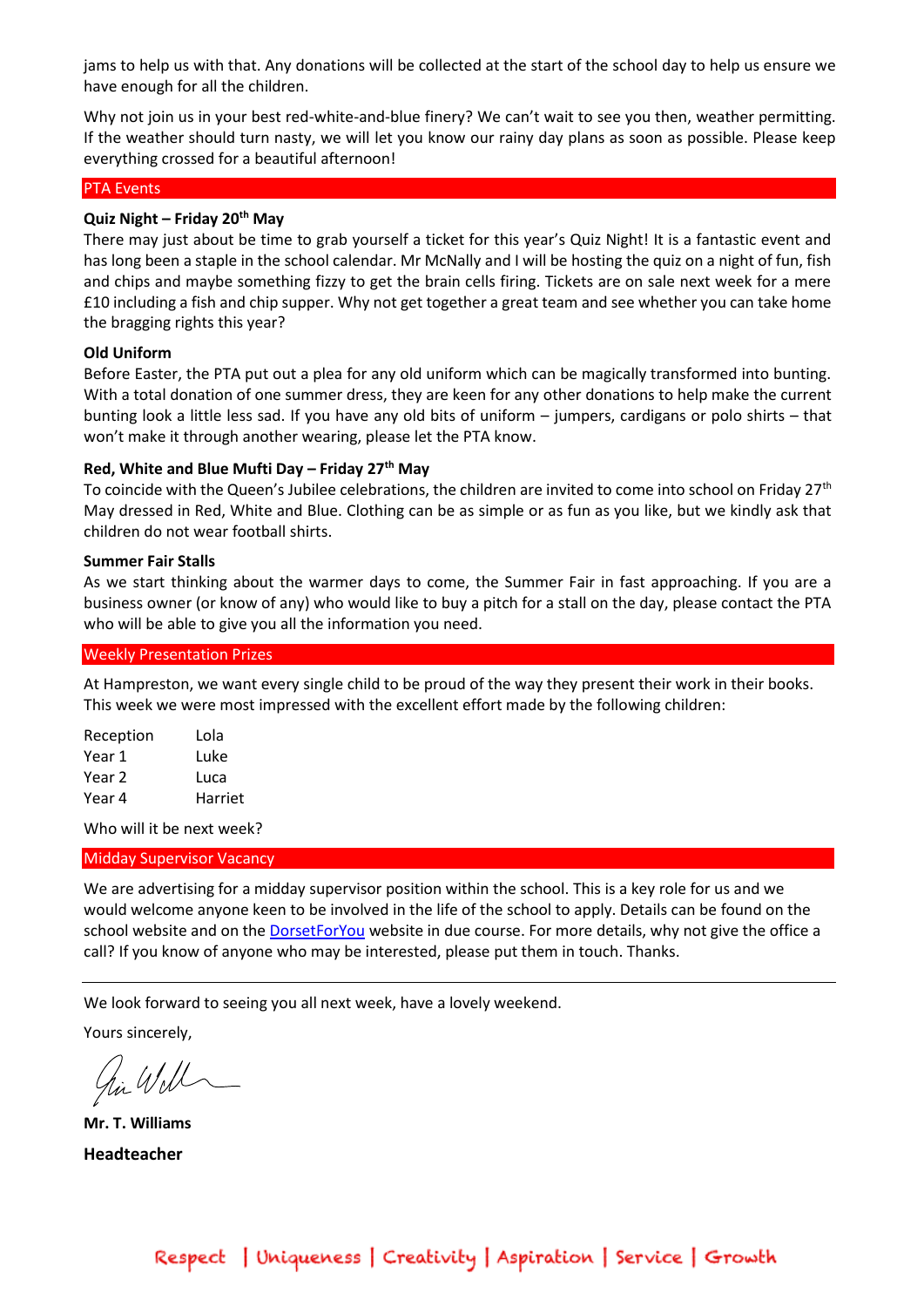# **This Week:**

To help support you at home and to spark conversations about learning, here is what the children have been covering this week.

|                   | <b>English</b>                                                                                                                                                                                                                                                                                                                                                                                                                                 | <b>Mathematics</b>                                                                                                                                                                                                                                                                                                                                                           |
|-------------------|------------------------------------------------------------------------------------------------------------------------------------------------------------------------------------------------------------------------------------------------------------------------------------------------------------------------------------------------------------------------------------------------------------------------------------------------|------------------------------------------------------------------------------------------------------------------------------------------------------------------------------------------------------------------------------------------------------------------------------------------------------------------------------------------------------------------------------|
| Reception         | This week in English, we have been learning to write<br>captions, book titles with alliteration and sentences to<br>describe the pig from the story The Pig in the Pond.                                                                                                                                                                                                                                                                       | In maths, we have been doubling numbers using<br>dominoes, counters, objects and dice to help us.<br>Let's explore has been lots of fun with pig and farm related<br>activities.                                                                                                                                                                                             |
| 1<br>Year         | This week in English, we read The Tiny Seed by Eric Carle.<br>The children responded by producing thoughtful stories<br>from the perspective of a seed; the children were so<br>engrossed in writing their stories that they wanted to carry<br>on through snack time! We have also spent lots of time<br>recapping graphemes and reading alien words.                                                                                         | In maths, we have continued to work on division. The<br>children have used their division knowledge to help plan a<br>party. They are beginning to understand the connection<br>between multiplication and division. We have also enjoyed<br>some national numeracy day activities, including exploring<br>how different careers utilise maths.                              |
| Year <sub>2</sub> | This week Year 2 have been working very hard completing<br>our reading quizzes. We have also been fossil hunting! The<br>children had great fun digging for fossils and have written<br>some detailed instructions to help the Reception children<br>go hunting themselves.                                                                                                                                                                    | In Maths Year 2 have given it their all in their maths<br>quizzes! They have all worked extremely hard and<br>persevered even when it got tricky. They also had a great<br>time on National Numeracy Day planning a jubilee party!                                                                                                                                           |
| S<br>Year         | Year 3 have been busy interviewing the main character of<br>Brain Freeze about her amazing adventures in Ancient<br>Egypt! Our team of newspaper editors is now preparing<br>the full news report. We have looked closely at making<br>sentences more interesting by using an embedded clause<br>inside a main clause. E.g. The ice cream van, which was<br>painted bright blue, sped down the road.                                           | Our fractions learning is developing well. This week we<br>know how to use a diagram of a fraction wall to find<br>equivalent fractions, e.g. 1/2 has the same value as 2/4.<br>You could continue asking your child to find fractions of a<br>given number (e.g. find 2/3 of 12 sweets).                                                                                    |
| Year <sub>4</sub> | We have had another fantastic week in Year 4. We went to<br>see the BSO perform a special concert on Tuesday and the<br>children came away thoroughly enthused and inspired by<br>the incredible music that we heard.<br>Our English lessons this week have focussed on a very<br>famous Egyptian, Cleopatra VII. The children researched<br>information all about her life before synthesising this into<br>some very impressive biographies. | Wednesday was National Numeracy Day and the children<br>had lots of fun celebrating. We played Mathopoly to<br>practice our times tables, completed some teamwork<br>based money challenges and even thought about how<br>maths can be used in later life. We have also started our<br>new topic of looking at time, specifically at units of time<br>and how they are used. |